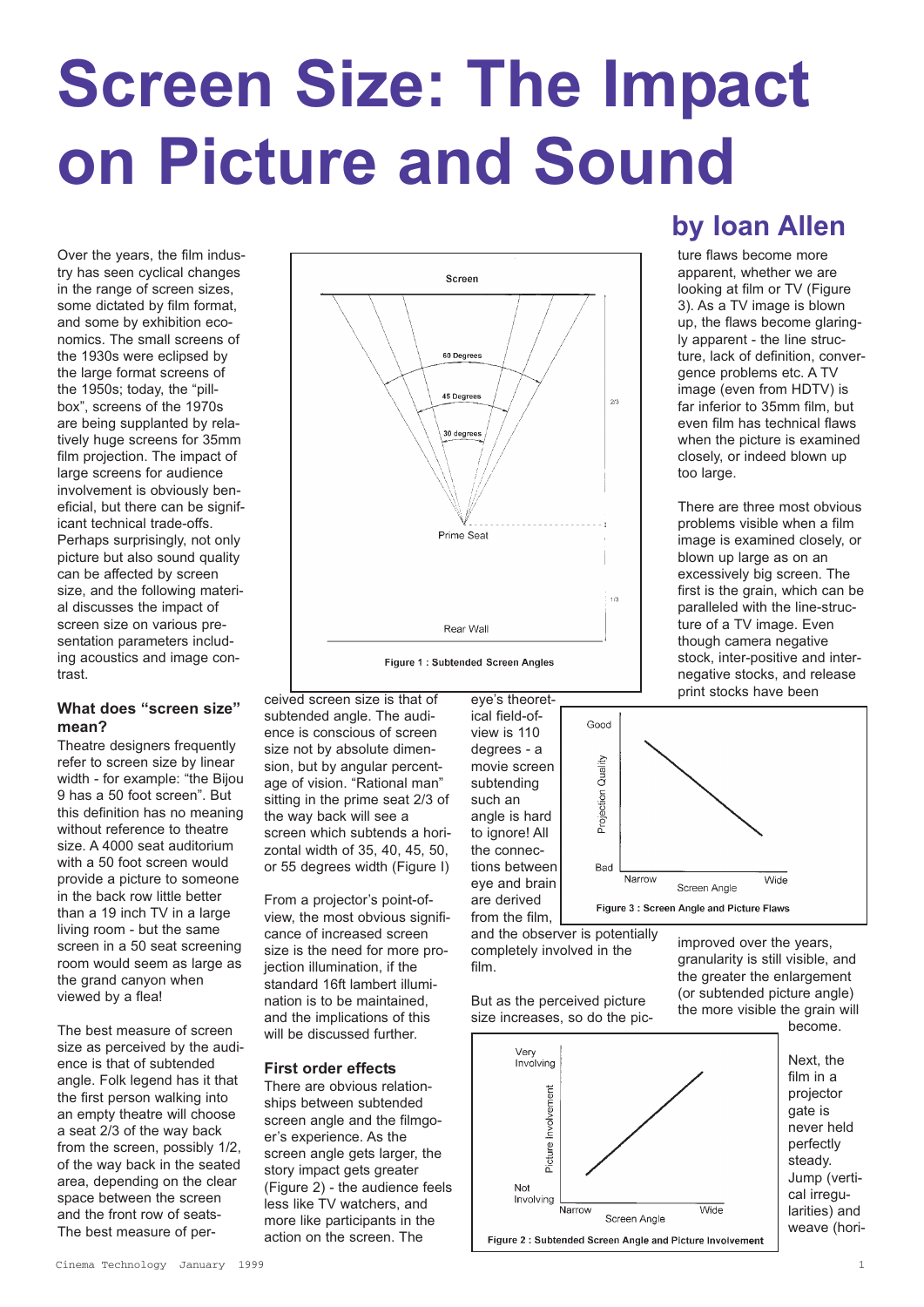zontal irregularities) seem unavoidable in conventional 35mm projection, and the greater the subtended screen angle, the more obvious the unsteadiness. And even with a steady projector, image unsteadiness can be caused in the laboratory printer or during the generational process - sometimes clearly visible with titles superimposed over static images. Again, the greater the enlargement, the more apparent the unsteadiness.

The third result of increased subtended screen size is the difficulty of maintaining focus. The problem at first seems not to be so much that of maintaining focus, but more that the increased subtended screen size makes soft focus more obvious.

So, as the perceived screen size increases, first order effects lead to several apparent picture flaws. Too large a picture leads to excessive grain visibility, picture jump and weave visibility, and soft focus.

Now consider the effect of an increased screen size on the demand for illumination. If the same illumination at the screen is to be maintained, increasing screen size (and consequently illuminated area), will demand increasing lamp power. As this lamp power is increased, the heat at the film plane will also increase. Two problems result; first, the film will flex in the film gate, making accurate focus more difficult to achieve, and second the heat may cause permanent deformation of the film, resulting in the impossibility of ever achieving precise focus over the entire film field.

# **An ideal screen size?**

The varying compromise between screen size (subtended angle) and picture quality has been ongoing for as long as there have been movies. Back in 1953 Twentieth-Century-Fox introduced Cinemascope<sup>1</sup>. The wider aspect ratio (originally 2.55:1, then 2.35:1 and now standardised as 2.39:1) obviously provided a significantly

greater picture involvement than a 1.33:1 image at the same height. But Fox evaluated the ideal subtended screen angle as 45 degrees<sup>2</sup>. as this proved to be the point where the subjective curve of image involvement crossed the curve of visual technical flaws (Figure 4).

## **Quality Improvements**

There is no doubt that some issues relating to film performance have improved since 1953. Release print stock, in particular, now has much finer grain than forty years ago. On the other hand, jump and weave in many modern projectors are probably no better than they used to be - and the lack of permanent projectionists assigned to each screen means that focus is less accurately maintained than used to be the case. It probably would be optimistic to think that the optimum screen angle for CinemaScope has progressed much above 45 degrees. Perhaps the same evaluation carried out today would lead to a number no greater than 50 degrees.

# **1.85 v Scope**

The 1.85:1 aspect ratio is extremely inefficient, in that approximately 35% of the film



Figure 4 : Optimum "Screen Size" -- 1953 CinemaScope

most common (at least in the US) aspect ratios, 1.85:1 and 2.39:1, the screen sizes should take account of the size of the actual film image size. As the "scope" film frame uses most of the available space, and the 1.85:1 frame uses only 65% of the frame, the "scope" screen should exhibit 35% more area to show the same image quality.

Some simple mathematics shows that equal image quality with 1.85:1 and 2.39:1 can only be achieved with a screen height actually slightly higher with "scope" than 1.85:1. In fact, a result close to optimum is achieved when the "scope" image is achieved by expanding the left and right horizontal masking

depends on several factors - lens flare, portglass design, ambient light etc. A less obvious effect reducing contrast is that of reflected light coming back onto the screen

after hitting sidewalls, ceiling or back walls. The film itself has a potential contrast of at least 300:1 , the range from bright to dark. But for a worst case, consider a screen that is illuminated with a picture that is 90% all white, with just a small black patch. All the white light bounces off the walls, and. depending on the surface reflectivity, a certain percentage will bounce back to the screen. The small black patch will now turn dark grey, and the potential contrast is now much reduced - a typical reduction to 50:1 is not uncommon. This much worse number we shall call "limiting contrast".

What may seem surprising is that limiting contrast is not only affected by the surface



frame area is thrown away (Figure 5). 80% of US movies are shot with this aspect ratio. (The choice of this image was not chosen for image quality, but for image shape - a cheaper alternative than CinemaScope, providing a "wide-angle" image but using spherical, non-anamorphic, lenses).

Now, to maintain a constant image quality with the two

(Figure 6). Certainly the practice of common width (i.e. a 1.85:1 image 35% higher than "scope" is the wrong way round, and provides a great disservice to the projected image.

# **Limiting Contrast - a New Concept**

The maximum contrast that can be achieved with a motion picture presentation

reflectivity of the walls and ceiling, but is also significantly affected by screen size. The greater the screen size, with a constant illumination level, the smaller the limiting contrast. A simple model can be visualised by consideration of a sphere, and internal visual conditions varied according to light source areas and reflective materials.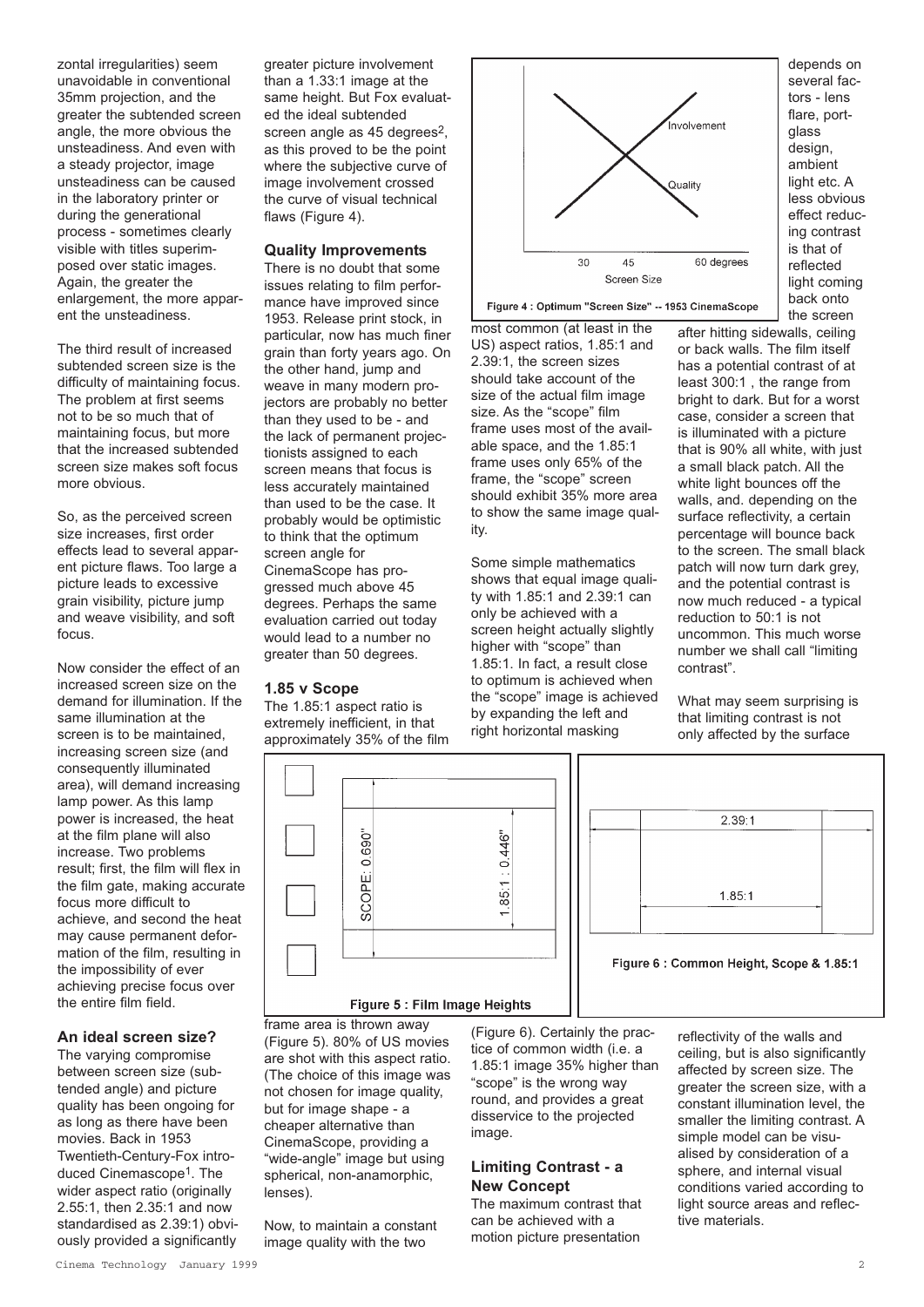First, consider a sphere which has a uniform internal surface with a reflectivity of (for the sake of this example) 0.25, or in subjective terms, dark grey. At some point in the sphere a puncture is made, to allow light in; alongside this minimal sized hole there is a test patch of the same dark grey. of a size comparable to the light source, certainly a trivial percentage of the total internal surface of the sphere. A light source outside the sphere is switched on, visible through the small hole. A viewer at the centre of the sphere uses a light meter with a narrow acceptance angle to read the light level at the test patch. With the minimal amount of light passing through the small hole, being reflected from the grey internal surface back at the test patch, the measured luminance is

very low.

Now consider the case where the small hole to allow light in is expanded, until half the internal surface of the sphere is open. In the middle, the same small test patch remains unchanged. This time, the reflected light from the 25% grey surface has a major impact on the luminance measured of the small grey test patch. In essence, a secondary light source has been created by reflection from the increased total light being reflected from the sphere's internal surface.

In practical terms, this spherical model translates to a real theatre as follows: a) As the reflectivity of surfaces facing the screen increases (the material becomes lighter), the more the screen limiting contrast will be reduced.

b) As the screen size increases (as a percentage of the total theatre surface area), and with the same constant spot luminance (for example, the standard 16 foot-lamberts) the more the screen limiting contrast will be reduced. .

In effect only matte black walls and ceilings will allow the full contrast ratio of the film to be revealed. If the walls and ceilings are not matte black (a more typical case!), then the larger the screen, the more the limiting contrast is reduced.

# **Practical Tests**

To determine the relationship between limiting contrast and screen size for a given set of wall and ceiling surfaces, a test was set up with a 70mm sized screen, and then an Academy 1.33:1 sized screen of approximately common height. Actual screen sizes are 23.3 feet by 10.6 feet, and 13.5 feet by 9.5 feet. Illumination was measured at screen left, centre and right, and was matched as close as

Table 1: Effect on Limiting Contrast of Changed Screen Size

| 70mm                               |       |        |       |  |  |
|------------------------------------|-------|--------|-------|--|--|
|                                    | Left  | Centre | Right |  |  |
| Screen illumination (ft lamberts): | 12.30 | 13.70  | 13.50 |  |  |
| Shadow illumination (ft lamberts): | 00.22 | 00.27  | 00.25 |  |  |
| Ratio<br>                          | 55.90 | 50.74  | 54.00 |  |  |

Average Ratio (limiting contrast): 53.54

| "Academy" 1.33:1                    |        |        |        |  |  |
|-------------------------------------|--------|--------|--------|--|--|
|                                     | Left   | Centre | Right  |  |  |
| Screen illumination (ft lamberts).  | 11.20  | 13.30  | 11.00  |  |  |
| Shadow illumination (ft lamberts)-. | 00.11  | 00.14  | 00.10  |  |  |
| Ratio:                              | 101.80 | 95.00  | 110.00 |  |  |

Average Ratio (limiting contrast)- 102.26

#### Ratio of limiting contrasts  $102.26 : 53.54 = 1.92$

70mm screen area: 23.3 feet x 10.58 feet = 246.9 sq feet 1.33:1 screen area: 13.5 feet x 9.5 feet = 128.25 sq feet

Ratio of screen sizes 70 mm : 1.33:1 = 246.9/128.25 = 1.91

possible between the large and small screens. A matte black square was then inserted about 6 feet from the screen, which created a shadow approximately 2 foot square at sequentially screen left, centre and right. The screen illumination and illumination in the shadow area are shown in Table 1.

This example showed a correlation far more precise than the author anticipated, and it is doubtful that such a precise proportionality would be found in every case! Nevertheless, the relationship clearly shows; as the screen gets bigger, the limiting contrast goes down.

Not shown in the table is a further test with only a small illuminated area, approximately 2 foot square - here the limiting contrast was in excess of 800:1, presumably greater than the film's own contrast capability.

A simple procedure is described in the addendum at the end of this paper which gives an approximate method of calculating anticipated limiting contrast, taking into account room

and screen dimensions and material reflectivity.

# **Acoustic Issues**

It may seem surprising that screen size also has a significant

effect on

auditorium acoustics.

One of the major challenges for the design of any performance room is to avoid pronounced room resonances. These are particular frequencies which "ring". The effect can best be imagined by the a scale played on the low-frequency

notes of a church organ - in a

repeating. A cube is a bad shape, with the same length, breadth and height dimension. A square room with a height half of the length would also be bad, as again a certain note would be emphasised.

Now, acousticians analysing the best sounding concert halls find that there are some



standard ratios that minimise the number of standing waves or resonances. The best ratio of length to breadth is about 1.55 to 1, and a height to width ratio of about 0.67, as shown in Figure 7. It is interesting that both these numbers (1 55 and 1/0.67) are close to (1+(5)1/2/2), 1.62, which is known as the Golden Ratio3. The Golden ratio has been a fundamental of architecture and design for thousands of years. As a room shape deviates further and further from these ratios, certain room resonances will begin to dominate. Let us now go back to